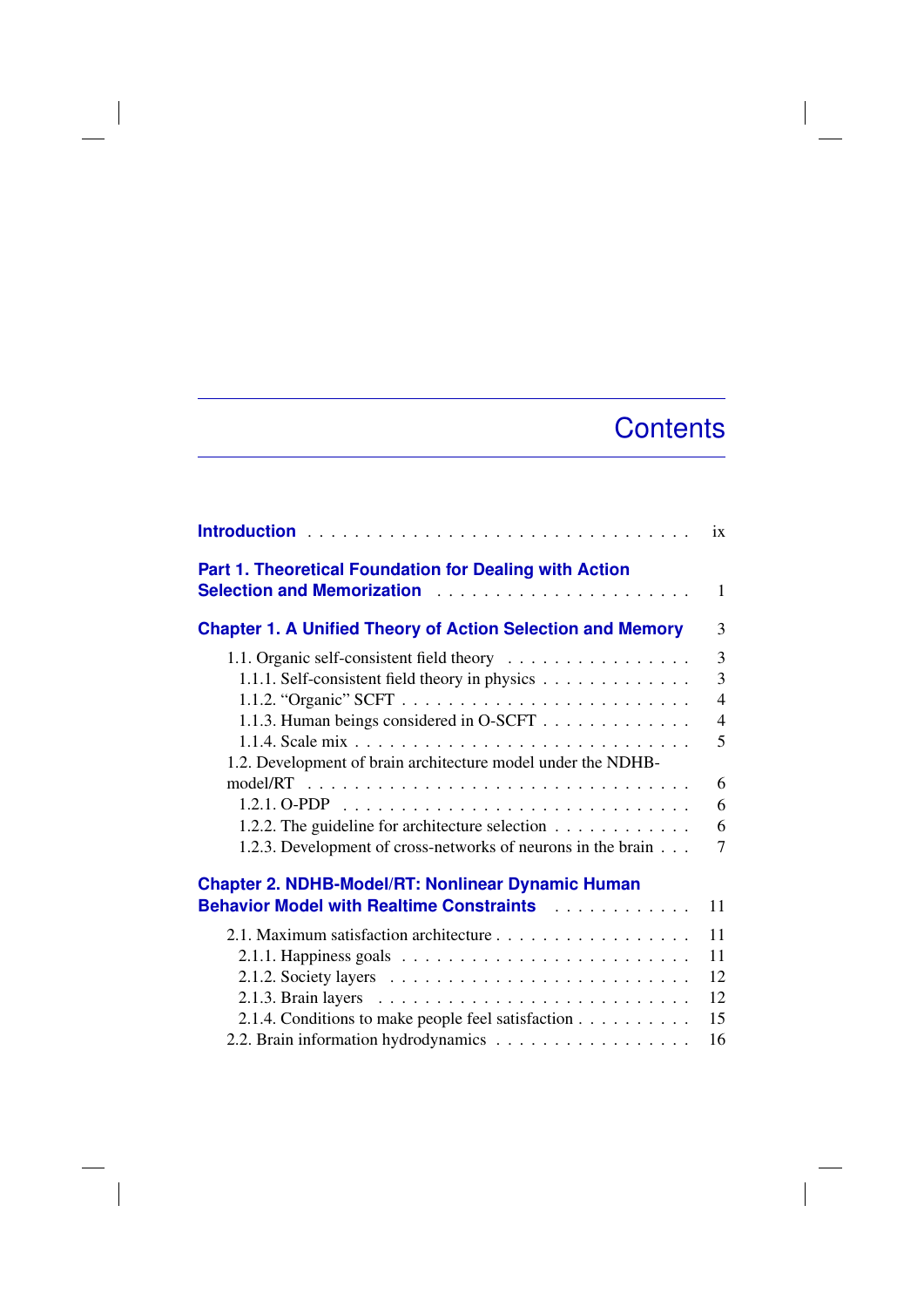## vi Memory and Action Selection in Human–Machine Interaction

 $\overline{\phantom{a}}$ 

| 2.2.1. The time axis is central to information flow                                                                                                                               |    |
|-----------------------------------------------------------------------------------------------------------------------------------------------------------------------------------|----|
|                                                                                                                                                                                   | 17 |
|                                                                                                                                                                                   | 17 |
| 2.2.3. Information flows in the brain $\ldots \ldots \ldots \ldots \ldots$                                                                                                        | 19 |
| 2.2.4. Emergence of emotion in BIH $\ldots \ldots \ldots \ldots \ldots$                                                                                                           | 20 |
| 2.2.5. Biorhythm of information flow                                                                                                                                              | 21 |
|                                                                                                                                                                                   | 21 |
|                                                                                                                                                                                   | 21 |
|                                                                                                                                                                                   | 22 |
|                                                                                                                                                                                   | 22 |
| 2.3.2. Memes propagate by means of resonance                                                                                                                                      | 23 |
| 2.3.3. Characteristics of meme propagation                                                                                                                                        | 24 |
|                                                                                                                                                                                   | 25 |
| 2.5. MHP/RT: Model human processor with real-time                                                                                                                                 |    |
|                                                                                                                                                                                   | 27 |
|                                                                                                                                                                                   | 28 |
|                                                                                                                                                                                   | 30 |
|                                                                                                                                                                                   | 36 |
| 2.6.1. Dynamics of consciousness-emotion interaction:                                                                                                                             |    |
|                                                                                                                                                                                   | 37 |
| 2.6.2. Taxonomy of emotions: behavioral perspective                                                                                                                               | 40 |
|                                                                                                                                                                                   |    |
|                                                                                                                                                                                   | 43 |
|                                                                                                                                                                                   | 43 |
| 3.1. MHP/RT modules and their associated memories                                                                                                                                 | 45 |
|                                                                                                                                                                                   | 46 |
| <b>Chapter 3. Layered-structure of Memory and its Development</b>                                                                                                                 | 49 |
| 3.1.3. Memory functions via resonance                                                                                                                                             | 49 |
| 3.1.4. Memory operates in pipelining                                                                                                                                              | 51 |
| 3.2. Hierarchical structure of human action selection                                                                                                                             | 51 |
| 3.2.1. Three-layered structure of interneurons system                                                                                                                             | 51 |
| 3.3. Emotion initiation via memory processes                                                                                                                                      | 54 |
|                                                                                                                                                                                   |    |
|                                                                                                                                                                                   |    |
|                                                                                                                                                                                   | 57 |
| <b>Chapter 4. Implication for Human-Machine Interaction:</b><br><b>Autonomous System Interaction Design (ASID) based on</b><br>4.1. Users modeled by MHP/RT with MD memory frames | 57 |
| 4.2. Autonomous systems versus linear systems                                                                                                                                     | 58 |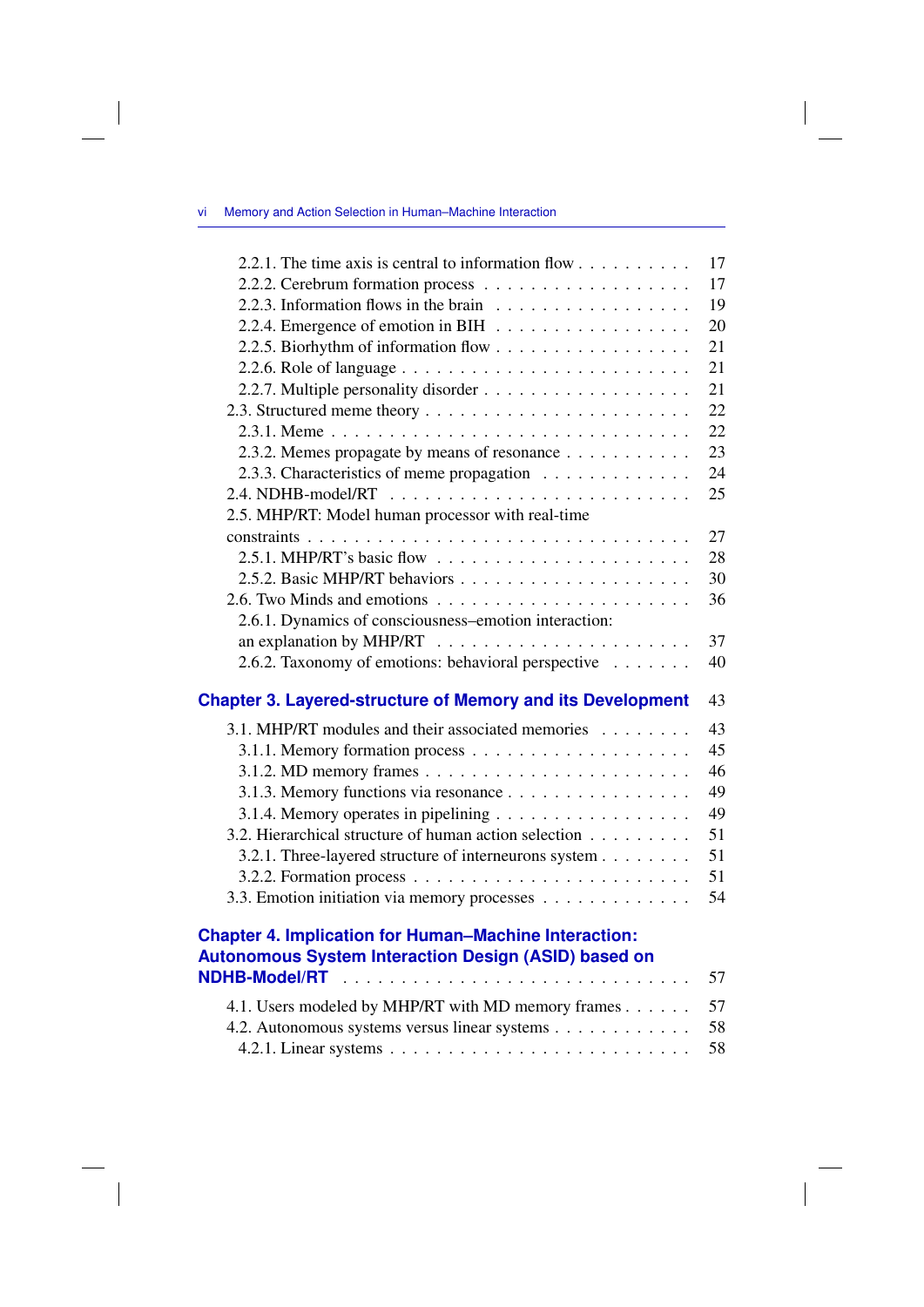$\overline{\phantom{a}}$ 

|                                                                                  | 60 |
|----------------------------------------------------------------------------------|----|
| 4.3. Needs that a society of information systems must meet                       | 60 |
|                                                                                  | 61 |
|                                                                                  | 62 |
| <b>Part 2. Theoretically Motivated Methodology for</b>                           |    |
|                                                                                  | 65 |
| <b>Chapter 5. Cognitive Chrono-ethnography</b>                                   | 67 |
| 5.1. Understanding people's behavior in real life                                | 67 |
|                                                                                  | 69 |
| 5.2.1. Requirements for the methodology (CCE) to study human                     |    |
| beings' behavior in real life $\ldots \ldots \ldots \ldots \ldots \ldots \ldots$ | 69 |
|                                                                                  | 70 |
| 5.2.3. Behavior selection shaping factors                                        | 72 |
| Chapter 6. A CCE Study: Slow Self-paced Navigation                               | 75 |
| 6.1. Introduction: navigation in a train station by following signs              | 75 |
| 6.2. Steps 1 and 2 of CCE $\ldots \ldots \ldots \ldots \ldots \ldots \ldots$     | 76 |
| 6.2.1. Attention, planning and working memory                                    | 77 |
| 6.2.2. An MHP/RT simulation of navigation behavior                               | 78 |
|                                                                                  | 82 |
| 6.3.1. Investigation of cognitive aging characteristics                          | 82 |
| 6.4. Steps 4 and 5 of CCE: monitor behavior observation and                      |    |
|                                                                                  | 83 |
| 6.4.1. Train stations, tasks and participants                                    | 84 |
|                                                                                  | 85 |
| 6.5. Step 6 of CCE: socioecological model construction                           | 86 |
|                                                                                  | 87 |
|                                                                                  | 87 |
| 6.6.2. Web navigation $\ldots \ldots \ldots \ldots \ldots \ldots \ldots \ldots$  | 88 |
| 6.6.3. Nature of complicated navigation processes                                | 90 |
|                                                                                  | 90 |
| <b>Chapter 7. Fast Externally-paced Navigation Administration</b>                | 93 |
|                                                                                  | 93 |
| 7.2. Steps 1 and 2 of CCE $\ldots \ldots \ldots \ldots \ldots \ldots \ldots$     | 95 |
|                                                                                  | 96 |

 $\overline{\phantom{a}}$ 

 $\begin{array}{c} \hline \end{array}$